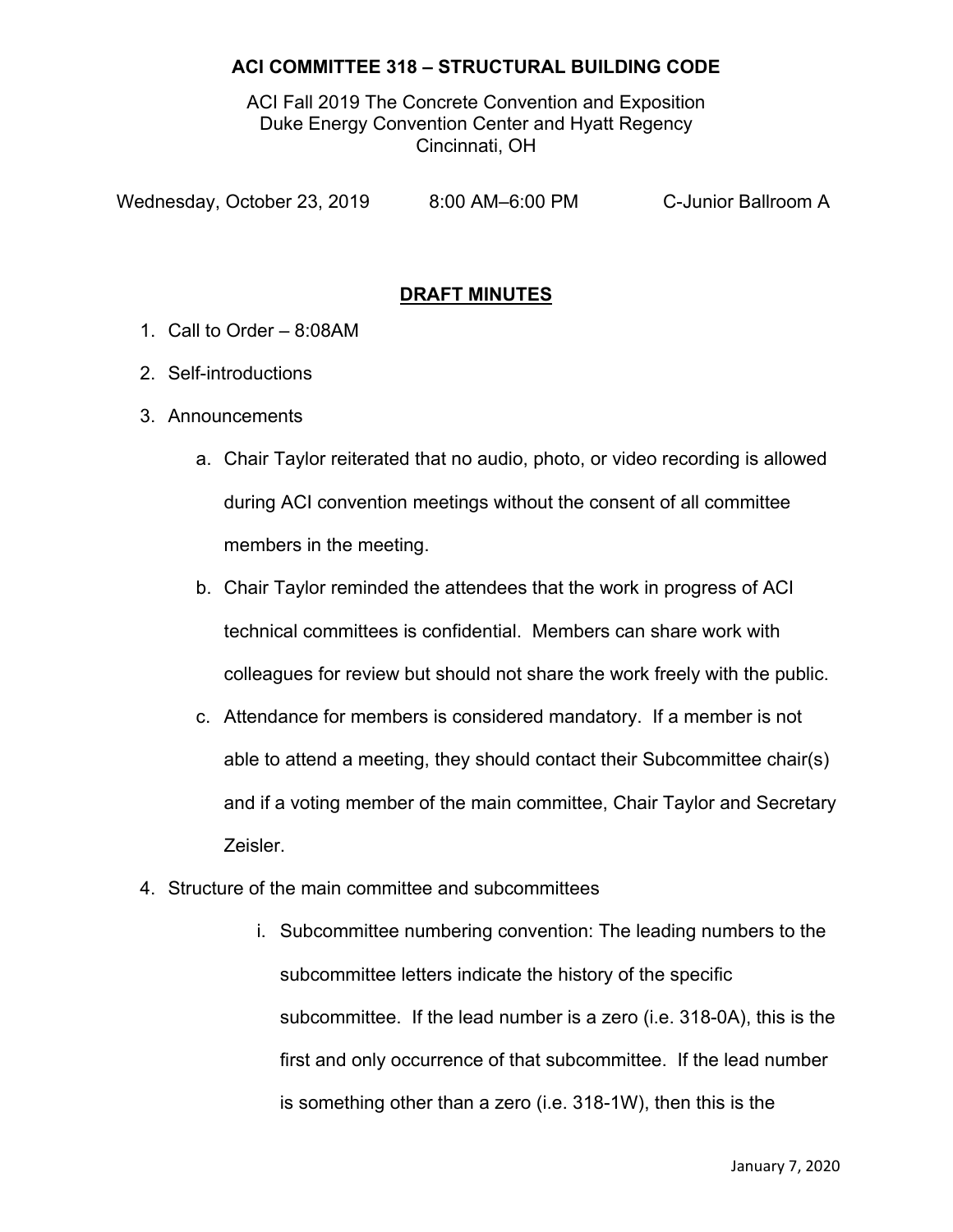ACI Fall 2019 The Concrete Convention and Exposition Duke Energy Convention Center and Hyatt Regency Cincinnati, OH second or third occurrence of that subcommittee. You should try to ignore it as it only serves to keep the historical records of what subcommittees have existed in the past.

- ii. Chair Taylor went through how some of the subcommittees were formed and how some from previous versions that were retired. Chair Taylor and Secretary Zeisler will post the chapter responsibility table after convention.
- iii. Chair Taylor reminded the experienced members of the committee that there were many new members on the committee who may not be familiar with the subcommittee structure. He would like everyone to attempt to mention the title of the subcommittee on occasion during discussions and reports to make sure everyone is aware of what topics are covered by that subcommittee.
- 5. Procedural issues
	- a. Verification of iClickers Zeisler and Taylor held an unofficial vote to verify that the iClickers worked. Zeisler will verify that they worked correctly and make certain that they are ready for the next meetings in Rosemont, IL.
	- b. Tour of ACI 318 web page and subcommittee web page Zeisler gave a quick tour of the ACI 318 web page and showed what a subcommittee only member can see on the website.
	- c. Keeping up-to-date on pending subcommittee proposals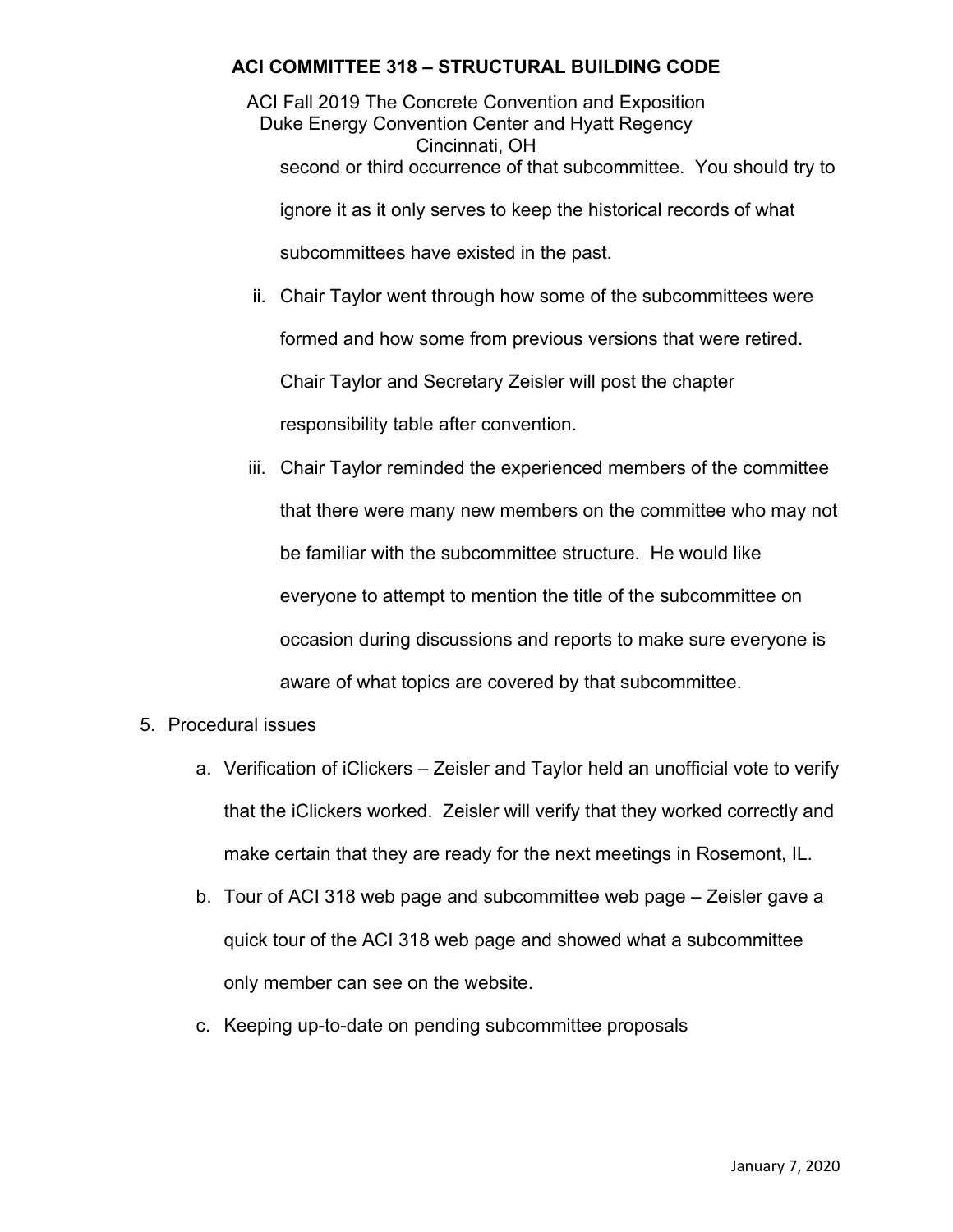ACI Fall 2019 The Concrete Convention and Exposition Duke Energy Convention Center and Hyatt Regency Cincinnati, OH

i. The subcommittee chairs will work to keep the committee aware of

changes coming to the main. Chair Taylor would like to see a few

more technical presentations to make sure that the voting members

are aware of bigger items coming to the main.

- d. Change proposal template updated
	- i. To help with tracking of what version of change proposals are being voted on, there will be an addition of letter to the proposal template. Zeisler will post the new change proposal template to the 318 webpage after convention.
- 6. Schedule of code cycle
	- a. Zeisler shared the current schedule for the 318-25 cycle. Taylor discussed the possibility of a supplement in 2022 and how its contents will be specific items only. Taylor will work with the steering committee to determine what should be in a supplement.
- 7. Reports from Subcommittee Chairs
	- a. Subcommittee goals for this cycle Each subcommittee chair discussed their goals for the upcoming cycle. The different subcommittees will be indicated by their letters only in these minutes. On page 5, the subcommittees are named for your use.
	- b. All Subcommittee reports are posted in the ACI 318 web page under the "Correspondence" folder for the 318 membership. Subcommittee reports are not published outside the 318 committee as the items discussed are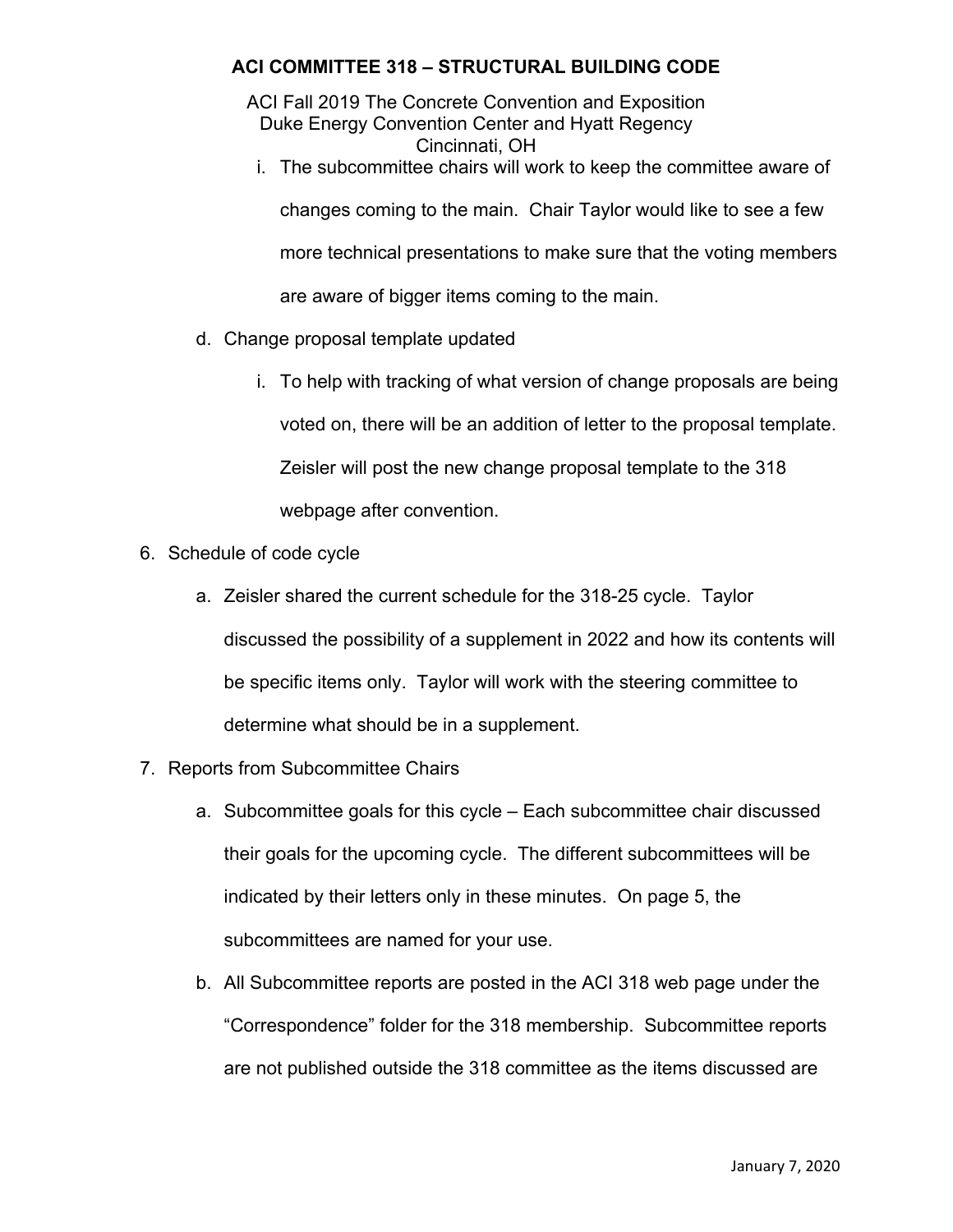ACI Fall 2019 The Concrete Convention and Exposition Duke Energy Convention Center and Hyatt Regency Cincinnati, OH preliminary and have not been through the consensus process of the main committee.

8. Technical issues – pdf of the following presentations can be found under

Correspondence folder on the ACI 318 Main webpage.

a. Sub B member John Silva presented on anchorage and development

length issues in ACI 318-19.

- b. Main member David Darwin presented on seismic provision for developing headed bars.
- 9. New Business none
- 10. Next Meeting
	- a. Wednesday, April 1, 2020